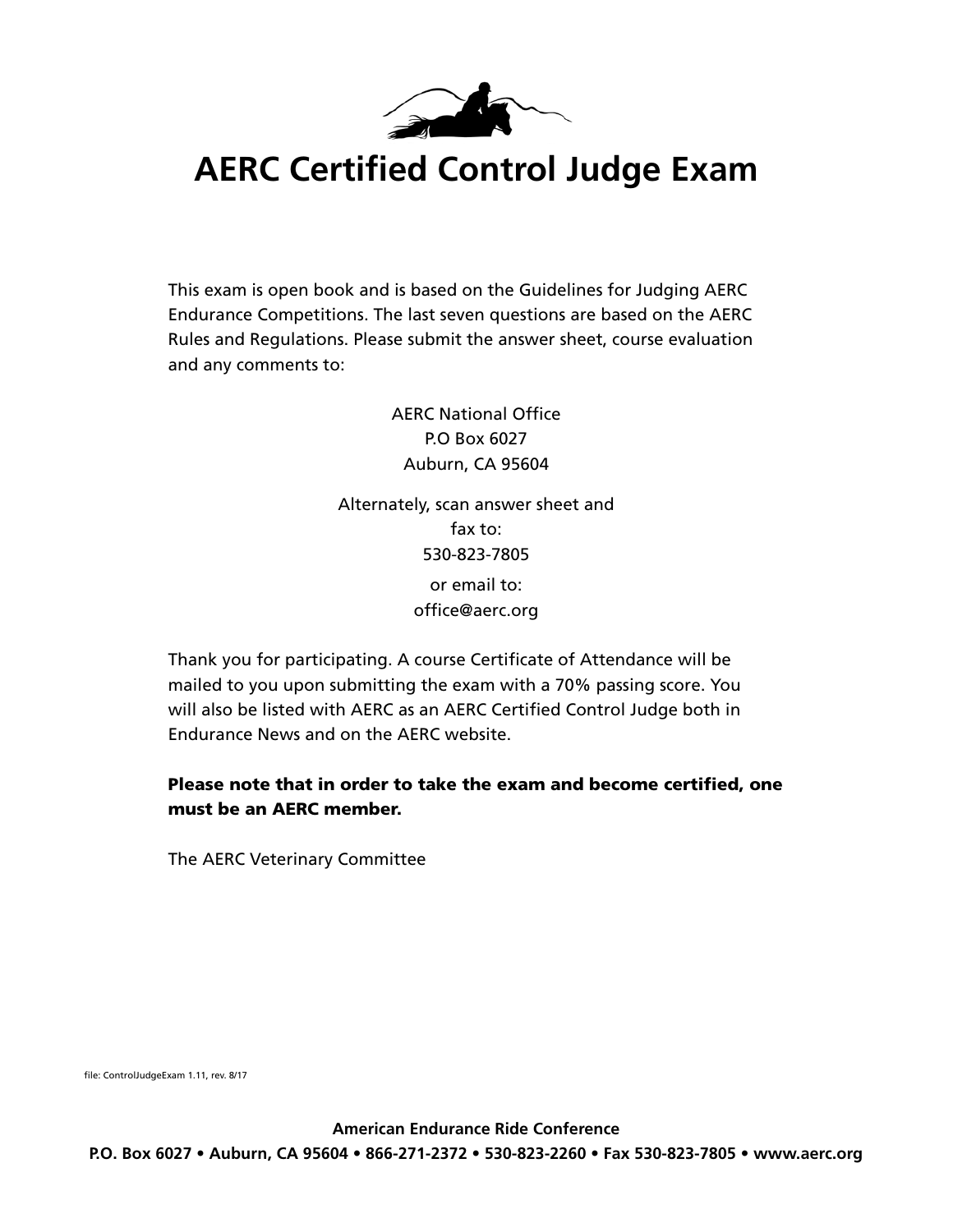## **AERC Certified Control Judge Exam**

- 1. The primary responsibility of the equines' welfare lies with:
	- a. the control judge
	- **b.** the rider
	- c. ride management
	- d. crew members
- 2. It is difficult at times to differentiate between an equine that is tired and needs to cease work versus one that is in metabolic trouble and needs aggressive treatment.
	- a. true
	- b. false
- 3. Consumption of alcoholic beverages by control judges is permitted when 95% of the competitors of the longest distance ride of that competition have crossed the finish line and received their completion examinations.
	- a. true
	- b. false
- 4. Suggested equipment for endurance events include all of the following with the exception of:
	- a. thermometer
	- b. lip chain and/or twitch
	- c. stomach pump
	- $d.$  IV catheters  $-16$  gauge and 18 gauge
	- e. formalin jars
- 5. The head control judge should participate with management, if requested, in all phases of planning that affect the stress levels which the equine may experience. These include:
	- a. layout of the trail
	- b. selection of checkpoints (mileage between checkpoints and length of holds)
	- c. provision for emergency care, as well as access for removal of equines requiring ambulance service
	- d. setting pulse criteria
	- e. all of the above
- 6. Control judges share absolute and complete control over all matters affecting the welfare of the equine with experienced ride managers.
	- a. true
	- b. false
- 7. The presence of a control judge at the ride site is required until:
	- a. the last equine has completed the ride
	- **b.** one hour after the last equine has completed the ride
	- c. it is dark, cold and the control judge is tired
	- d. all equines have safely left the ride site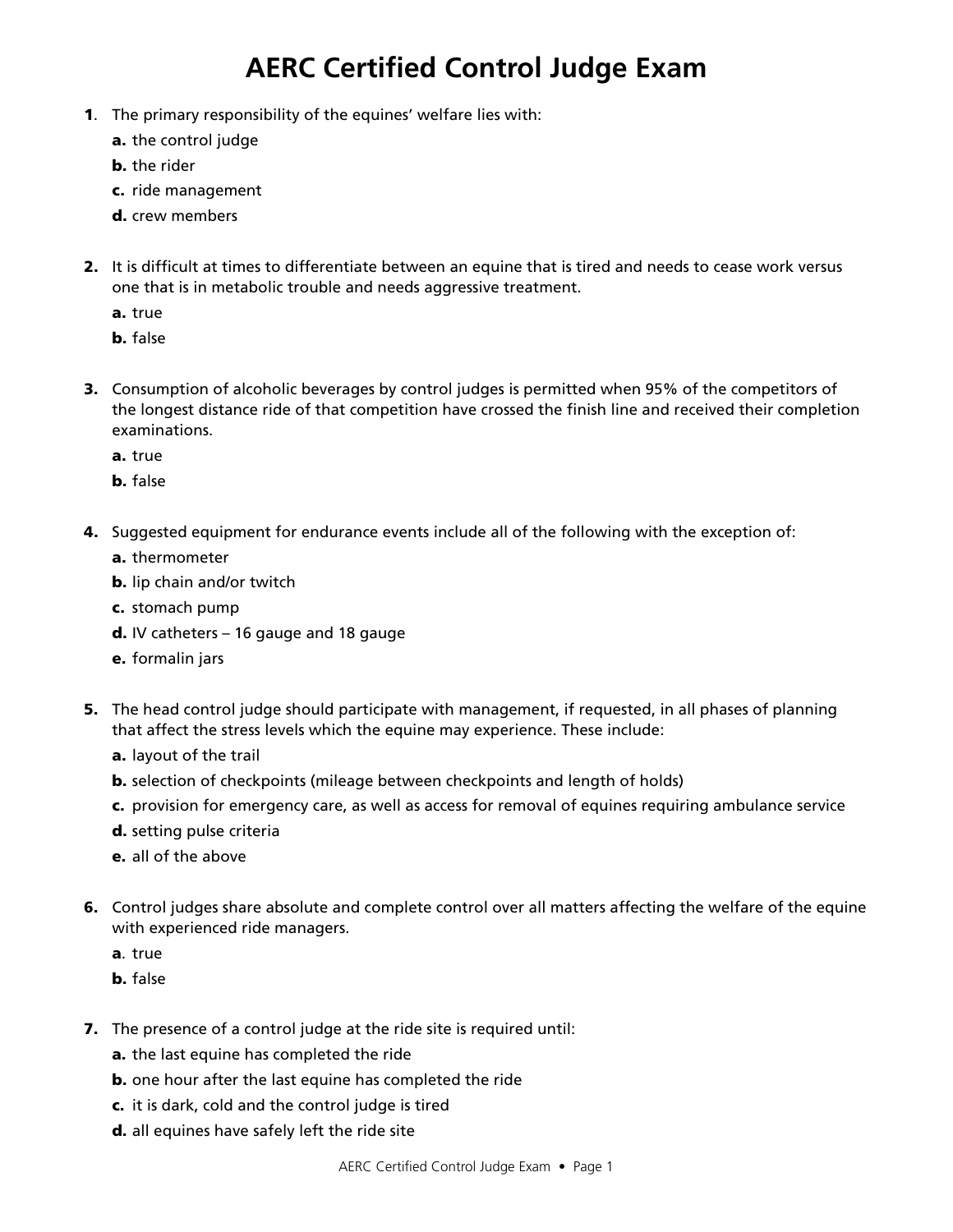- 8. Veterinary control of the competition equine includes pre-ride, on-course, post-ride and camp inspection to assess and insure the safety of the equine.
	- a. true
	- b. false
- 9. If weather and/or terrain conditions create an unacceptable hazard to the equines' health, the control judge, working in conjunction with ride management, may cancel the ride, even if the ride has already started.
	- a. true
	- b. false
- 10. Duties of the control judge are to include:
	- a. adjudicating all disputes
	- **b.** judging horsemanship awards
	- c. determining the winner of sportsmanship trophies
	- d. matters relating only to the equine's health and safety
- 11. Which of the following is a TRUE statement regarding pre-ride planning and briefing duties of the head control judge?
	- a. The arrangement of necessary veterinary treatment supplies and a comprehensive plan for treatment is the responsibility of ride management, since they are probably more familiar with the trail and its accessibility.
	- **b.** It is inappropriate for ride management to request the head control judge's participation in non medical matters such as planning course layout, selection of checkpoints and P&R staff allocated to each checkpoint.
	- c. Setting length of holds, briefing of control judges, treatment veterinarians and riders on pulse criteria and other matters affecting the welfare and safety of the equines is the responsibility of the head control judge.
	- d. Control judges must have absolute and complete control over all matters affecting the welfare and safety of the equines, unless financial constraints of doing so dictate otherwise.
- 12. Duties of the head control judge include:
	- a. establishing that management has informed competitors of the location and availability of an emergency veterinary referral hospital
	- **b.** setting pulse criteria and length of holds
	- c. handling complaints and protests related to trail marking and timing
	- d. a & b
- 13. When possible, the control judge should not be the treatment veterinarian. When you cannot avoid combining the duties of the two, it is important to:
	- a. establish the priority of treatment over judging
	- **b.** specify that if an equine requires your attention for treatment, the ride will have to stop until you can return to control duties
	- c. provide for treatment supplies at each checkpoint
	- d. all of the above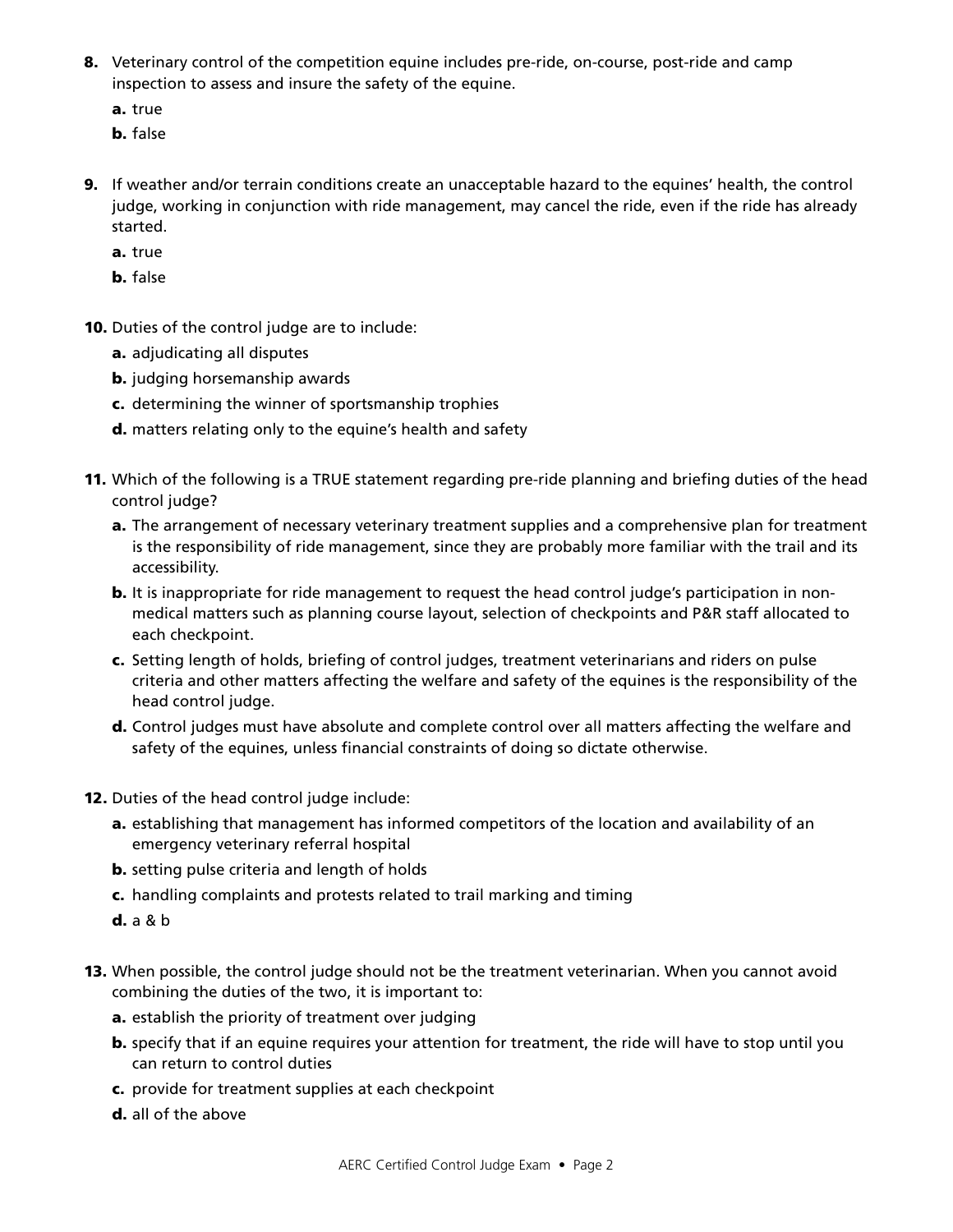- 14. A control judge should remain at every check until:
	- a. every equine has departed from the check
	- **b.** the last equine has arrived at the check and has passed the control check
	- c. most of the equines have departed from the check
	- d. the food and drinks for the control judge and staff have run out
- **15.** The pre-ride exam is:
	- a. a pre-purchase exam
	- **b.** a guarantee the equine will finish the ride
	- c. a screening to try to prevent problems during the ride
	- d. a free vet exam due because of the ride fee

16. Which statement does NOT apply to the pre-ride examination?

- a. Follow a systematic, easily repeatable, exam generally proceeding from the front to the rear of the equine.
- **b.** The routine and rapid use of hoof testers during the initial pre-ride exam is an efficient way to identify lame equines prior to starting the ride.
- c. The use of an A-B-C-D grading system of the parameters is preferable to numerical or descriptive notations.
- d. Avoid deep palpation or flexion tests before the equine is jogged out and back.
- 17. With regards to lameness at the pre-ride control exam, which of the following is NOT true?
	- a. Equines with grade IV lameness are excused irrespective of the cause.
	- **b.** Equines with grade III lameness should have the source of their problem identified and can usually proceed with caution if no source of the problem is identified.
	- c. Equines with grade II lameness should have the source of their problem identified if possible and a judgment made as to prognosis with work in deciding if the equine should proceed.
	- d. Equines with grade I lameness can usually proceed under careful surveillance if a brief exam fails to find the potential cause.
- 18. A grade III lameness, according to the AAEP, is defined as:
	- a. difficult to observe at a walk or trotting in a straight line
	- **b.** consistently observable at a trot under all circumstances
	- c. obvious lameness at a walk; marked nodding, hitching or shortened stride
- 19. Which items can be covered in the Rider Briefing?
	- a. vet checkpoint logistics and recovery criteria
	- b. the working relationship between riders and control judges and ultimate responsibility for the equine's welfare
	- c. advice on the handling/care of the equine that becomes seriously fatigued or lame on the trail between checkpoints
	- d. arrangements for the hauling out of pulled equines and for treatment and/or referral services if needed
	- e. all of the above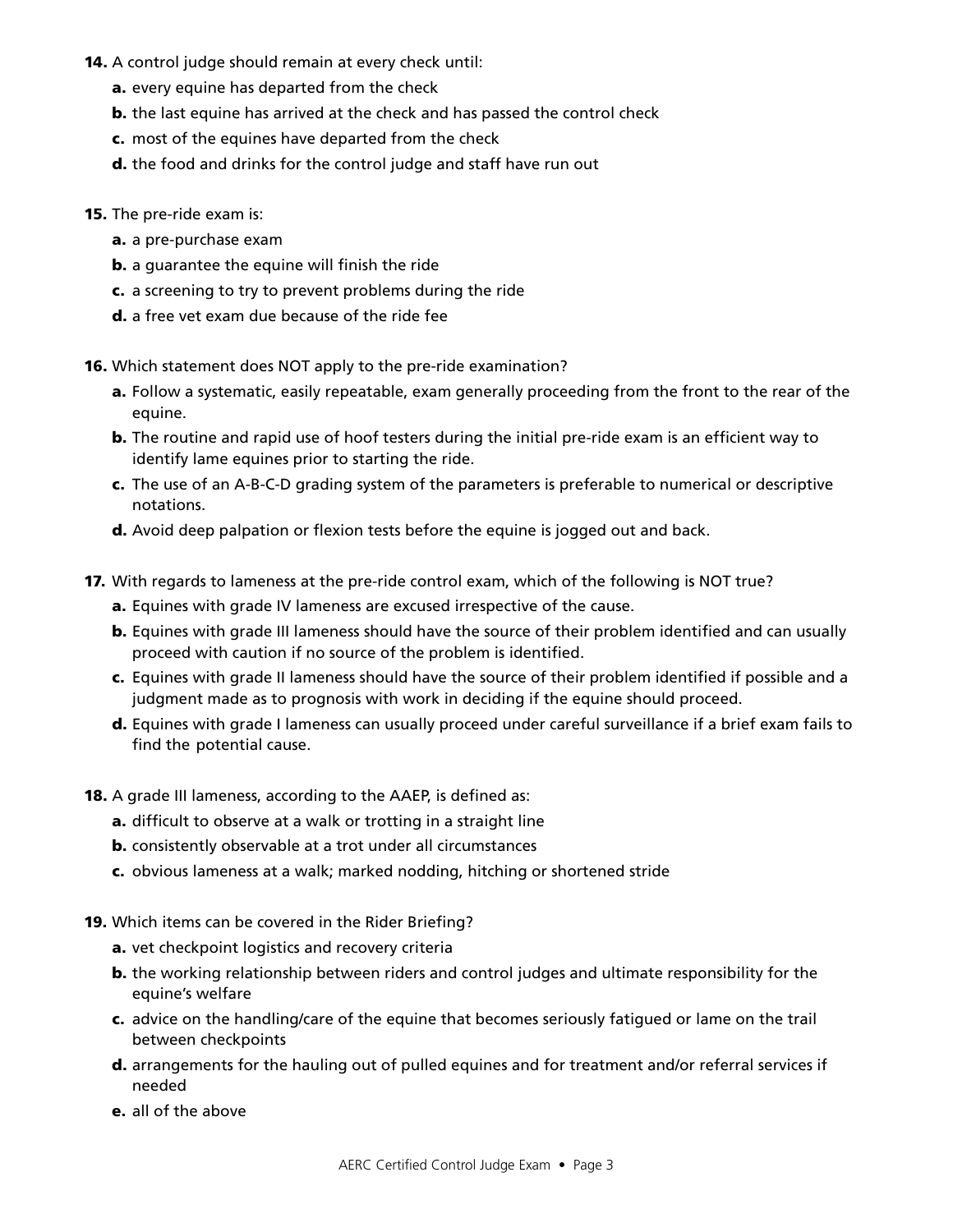- 20. If a rider reports that the equine is neither eating nor drinking upon arrival and prior to presenting for a vet check, the correct designated pull code is RO-M because it was the rider who initially identified the problem.
	- a. true
	- b. false
- 21. An equine arrives at a vet check with a thrown shoe and trots during the exam with a low grade and inconsistent degree of lameness, which resolves after a boot is applied. The rider is informed her equine has passed the check, but she says she doesn't like how the equine moves in boots and pulls. The correct pull code is:
	- a. RO-L Rider Option Lame
	- b. RO Rider Option
	- c.  $L L$ ame
	- d. SF Surface Factors
	- e. M Metabolic
- 22. An equine may be eliminated at any location on trail or in the control check.
	- a. true
	- b. false
- 23. Under certain conditions an equine that is showing doubtful metabolic signs may be allowed to continue if the rider promises to do what you ask of them.
	- a. true
	- b. false

24. \_\_\_\_\_\_\_\_\_\_\_\_\_\_\_, with rest, has become the main objective measure of "fitness to continue."

- a. gut sounds
- **b.** respiration rate
- c. body temperature
- d. pulse recovery
- 25. The CRI is not necessarily used to eliminate an equine from competition; the entire clinical picture is used to assess the ability of an equine to continue in the competition.
	- a. true
	- b. false
- 26. Which of the following with regards to respiration is NOT true?
	- a. Respiratory recovery varies with the weather conditions.
	- b. Panting in hot, humid weather can be entirely consistent with optimal performance.
	- c. Equines whose pulse and other signs of recovery are prompt and have a rectal temperature below 103.5°, but are panting, should be eliminated from the ride based on the respiration rate.
	- d. Equines with a rectal temperature above 103.5° should be closely scrutinized for other fatigue signs and made to reach and maintain cooler temperatures before being allowed to continue on the ride.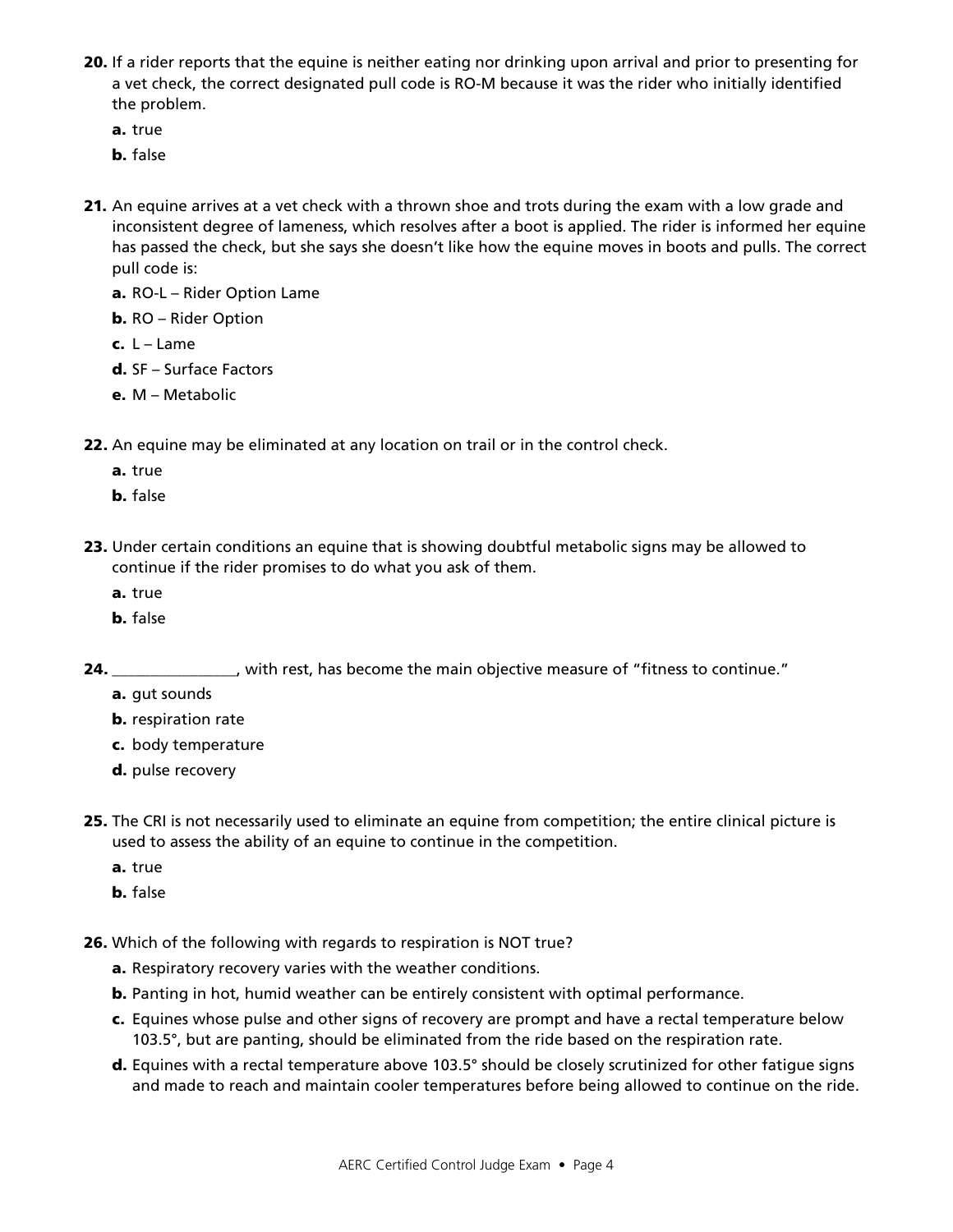- 27. Dehydration status is best checked by a skin fold pinched on the side of the neck.
	- a. true
	- b. false
- 28. Reduced gut sounds in an equine that has an appetite and is not showing other signs of stress are of less concern than an equine with reduced gut sounds accompanied by other metabolic abnormalities.
	- a. true
	- b. false
- 29. With regards to lameness, which of the following is true?
	- **a.** Grades I and II lameness can usually continue with caution if the prognosis of the lameness with continued work is determined to be acceptable.
	- b. Grade III lameness should not be disqualified at the finish line control check because the criteria here is less stringent.
	- c. Diagnostics such as flexions and palpations should be completed before the equine is trotted out.
	- d. Improperly fitting saddles are not a cause of lameness.
- 30. Once an equine has passed and is leaving a control checkpoint, a control judge noticing a soundness or metabolic issue must wait until the next control point to re-evaluate the equine.
	- a. true
	- b. false
- 31. The post-ride completion exam may be carried out any time within one hour of crossing the finish line. An equine should be passed for completion if it:
	- a. is "fit to continue" even if at reduced speed and is grade II lame
	- b. has a pulse fluctuating between 68 and 72 after one hour
	- c. has already been given some bute by the rider because the rider felt the equine might stiffen up
	- d. is sound at the walk but is consistently lame at the trot on a straight line
- **32.** An equine that is presented for a post-ride check and is found to be inconsistently lame when trotted out in a straight line should be:
	- a. disqualified
	- b. allowed to complete in the place that it finished if all other parameters are acceptable
- 33. The best condition award is made up of what three aspects?
	- a. finishing time, equine size, and equine exam
	- b. equine exam, weight of rider and tack, and finishing time
	- c. weight of rider and tack, finishing time, and finish-line control check
	- d. equine exam, general attractiveness of the rider, and weight of rider and tack
- 34. When determining scores for best condition judging you should use the full range of scores available. Failure to do this may allow the award to go to an unfit or lame equine ridden by an exceptionally fast or heavy rider.
	- a. true
	- b. false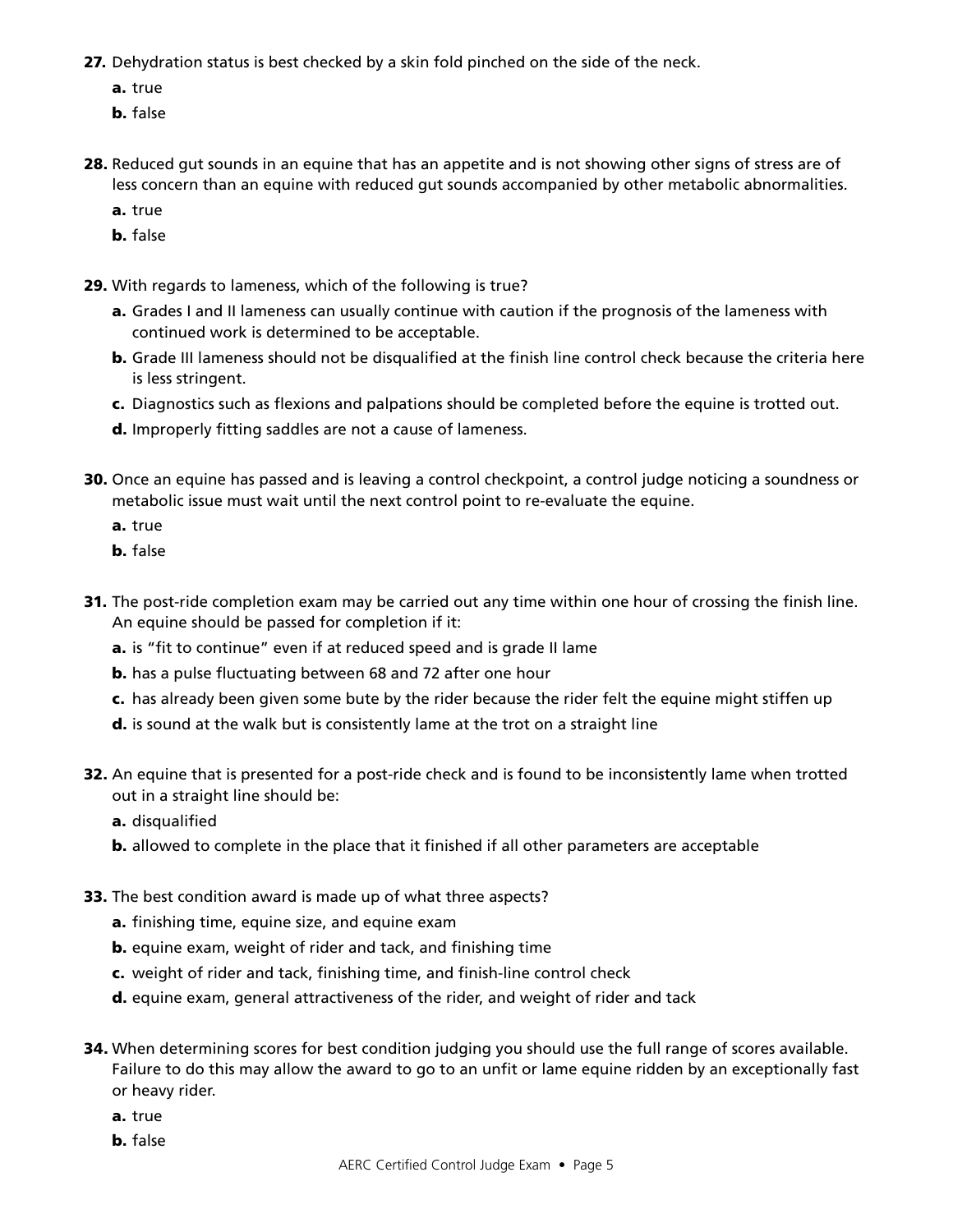- 35. Which of the following is true with regards to best condition judging?
	- a. The breed, type and disposition of the equine should not be considered when judging gait and movement.
	- **b.** Any equine that is grade III at the time of the best condition exam cannot be considered for best condition judging.
	- c. A best condition award must be given.
	- d. Palpation of the equine should be performed before evaluating gait and impulsion.
- 36. An equine that is grade III lame is still eligible for the best condition award as long as the other metabolic factors are within acceptable limits and the total point score is higher than the other top ten equines presented for judging.
	- a. true
	- b. false
- 37. In the event that all of the equines that present for the best condition judging are grade III or worse in lameness, the control judge doing the judging may elect to:
	- a. Get someone from ride management to judge the control judge portion.
	- **b.** Have them all split the award as a tie.
	- c. Elect not to give a best condition award.
	- d. Break into tears and hope they all leave.
- 38. The head or designated control judge is responsible for completing the best condition form in its entirety.
	- a. true
	- b. false
- 39. The post-ride statistical report must be completed for each distance at the conclusion of the ride by the ride manager.
	- a. true
	- b. false
- 40. Necropsy of a fatality is generally discouraged because of the emotional distress to the rider/owner and should be kept out of sight of the public.
	- a. true
	- b. false
- 41. The goal of the post-ride statistical report is to examine factors involved in non-completions and identify specific problems related to lameness and metabolic issues. The ultimate goal is to decrease the incidence of these problems.
	- a. true
	- b. false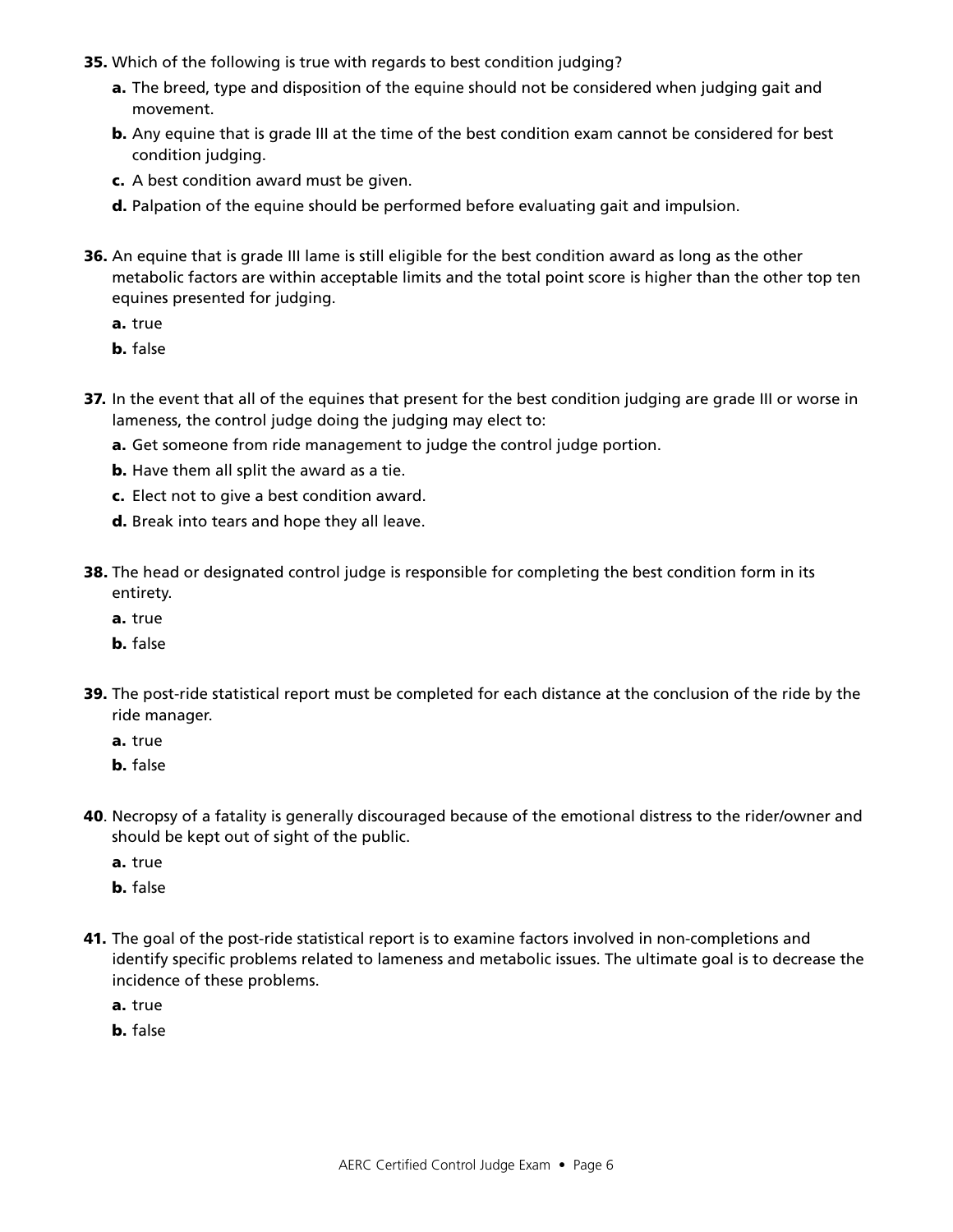- 42. Which of the following statements regarding the AERC Drug Rule is TRUE?
	- a. The owner/rider is not the absolute quarantor of the equine's condition and will not be held responsible for a positive drug test if demonstrable proof of their knowledge or intent of the administration of a prohibited substance cannot be provided.
	- **b.** As the list of prohibited substances is limited and is listed in its entirety in the Control Judge Handbook, it is not necessary for a control judge to reference other resources on the AERC website.
	- c. There are some allowable substances that may be used immediately before or during competition.
	- d. Discontinuation of medications 72 hours prior to a ride will insure that an equine will have a negative result if tested for prohibited substances.
- 43. Which of the following are signs that may be present in the exhausted equine?
	- a. pulse persistently above 64 bpm
	- **b.** lack of appetite
	- c. anxious facial expression
	- d. symptoms consistent with laminitis
	- e. all of the above
- 44. Synchronous diaphragmatic flutter or "thumps" is NOT associated with which of the following?
	- a. decreased ionized calcium
	- b. metabolic acidosis
	- c. intestinal atony
	- d. electrical impulses from atrial depolarization resulting in activation of the phrenic nerve and subsequent contraction of the diaphragm
- 45. Hydration status can be assessed by several methods. Which of the following is NOT a useful method?
	- a. packed cell volume
	- **b.** urine concentration observed in the stop
	- c. total protein
	- d. skin turgor
	- e. blood glucose
- 46. Which of the following most accurately reflects the maximal fluid loss likely to be associated with endurance exercise?
	- a. one to two liters per hour
	- **b.** five to six liters per hour
	- c. 10 to 15 liters per hour
	- d. 20 to 25 liters per hour
- 47. Laminitis occurring four to five days after an equine has had a metabolic collapse at an endurance event is not related to the ride.
	- a. true
	- b. false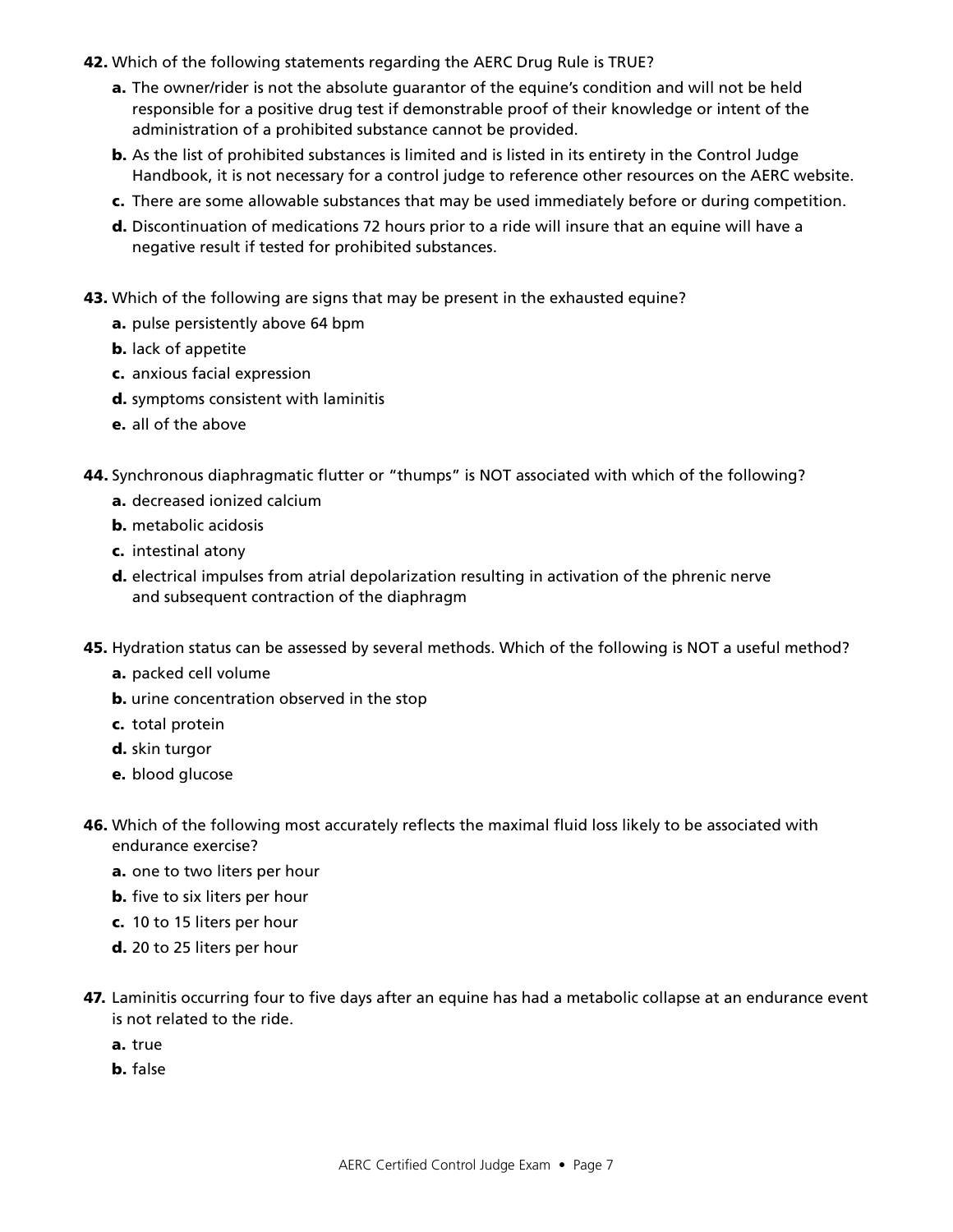- 48. Which of the following is true?
	- a. The ride must employ at least one control judge whose services will be exclusive to the event, pre ride, during the ride, and post-ride for at least one hour after the last equine has finished or returned to ride camp.
	- b. The Guidelines for Judging AERC Endurance Competitions, AERC rules and regulations and the AERC ride manager's handbook must be provided to the control veterinarians by the ride manager prior to the ride and must be available for reference at the ride.
	- c. A control judge must be an AERC member.
	- d. Each equine will receive a physical exam before, during and after the ride with the results of the exam being recorded on a rider card.
	- e. All of the above are true.
- 49. Which of the following is NOT true?
	- a. The setting of control parameters, including pulse criteria, shall be determined by the head control judge.
	- **b.** Any equine not meeting pulse criteria within 30 minutes of arrival at a control checkpoint other than the post-finish line check will be disqualified.
	- c. The control judge's decisions regarding disqualification may be overruled by the ride manager
	- d. It is recommended that all checkpoints be of the "gate into a hold" type.
	- e. Equines that are treated or die at rides shall be reported on a form, to be completed by the control judge, and submitted with ride results.
- 50. A rider may present their equine for the post-ride check at a time of their choosing during the one-hour period, even if they are in the top ten and are showing for best condition at a time set by the head control judge.
	- a. true
	- b. false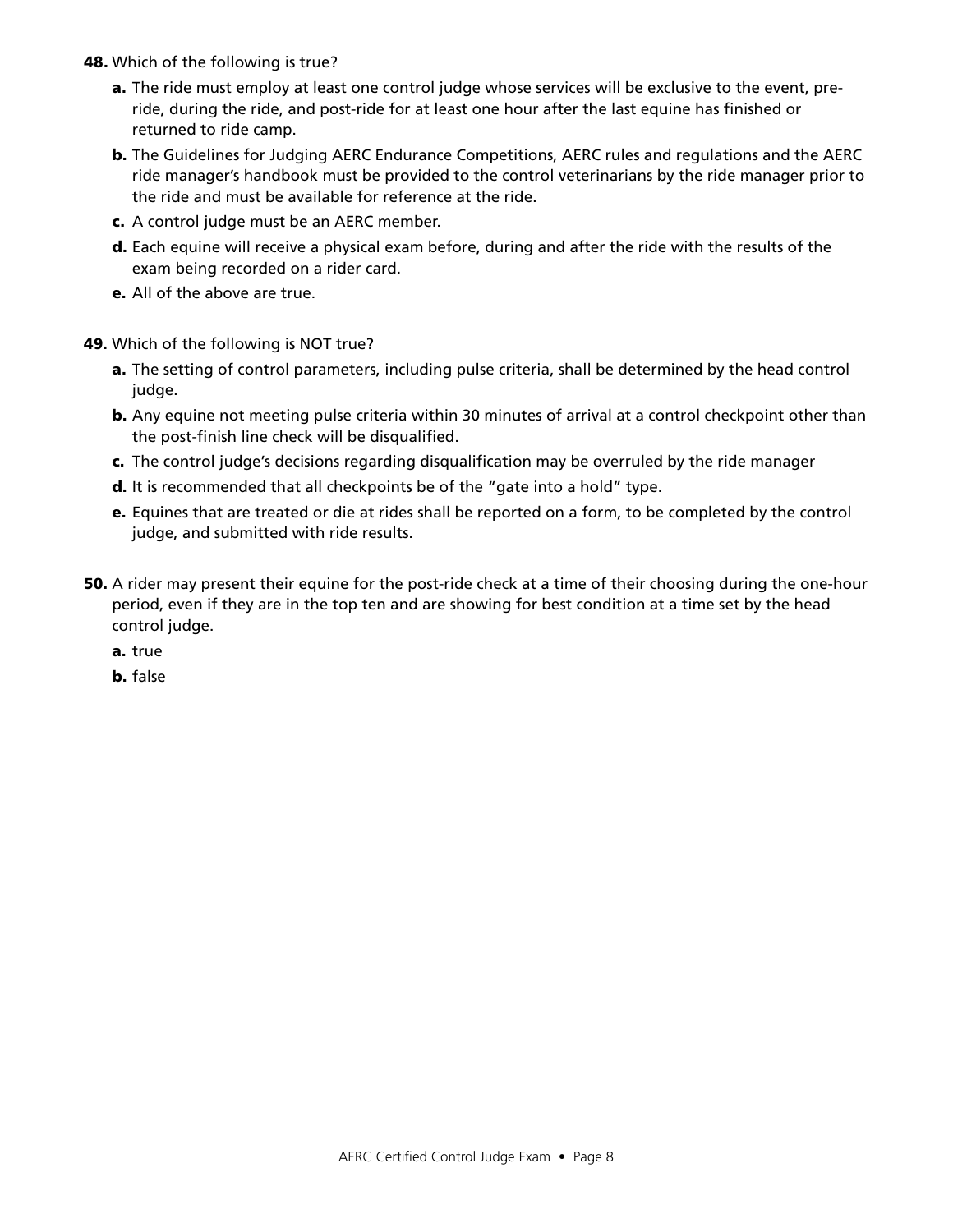# **AERC Certified Control Judge Answer Sheet**

|  | $AERC$ # $\qquad \qquad$                                                                                                                                                                                                                 |  |    |    |  |              |           |           |    |   |  |
|--|------------------------------------------------------------------------------------------------------------------------------------------------------------------------------------------------------------------------------------------|--|----|----|--|--------------|-----------|-----------|----|---|--|
|  | Circle regions you regularly judge rides in: CT                                                                                                                                                                                          |  | MW | MT |  | NE NW        | <b>PS</b> | <b>SE</b> | SW | W |  |
|  |                                                                                                                                                                                                                                          |  |    |    |  |              |           |           |    |   |  |
|  |                                                                                                                                                                                                                                          |  |    |    |  |              |           |           |    |   |  |
|  | Phone <b>E-mail Discrete Report F-mail</b> Phone <b>Contract Property Contract Property</b> Contract Property Contract Property Contract Property Contract Property Contract Property Contract Property Contract Property Contract Prope |  |    |    |  |              |           |           |    |   |  |
|  | 1. $\qquad$                                                                                                                                                                                                                              |  |    |    |  |              |           |           |    |   |  |
|  | 2.                                                                                                                                                                                                                                       |  |    |    |  |              |           |           |    |   |  |
|  | 3.                                                                                                                                                                                                                                       |  |    |    |  |              |           |           |    |   |  |
|  | 4.                                                                                                                                                                                                                                       |  |    |    |  |              |           |           |    |   |  |
|  | 5.                                                                                                                                                                                                                                       |  |    |    |  |              |           |           |    |   |  |
|  | 6.                                                                                                                                                                                                                                       |  |    |    |  |              |           |           |    |   |  |
|  | 7. $\qquad$                                                                                                                                                                                                                              |  |    |    |  |              |           |           |    |   |  |
|  |                                                                                                                                                                                                                                          |  |    |    |  |              |           |           |    |   |  |
|  |                                                                                                                                                                                                                                          |  |    |    |  |              |           |           |    |   |  |
|  |                                                                                                                                                                                                                                          |  |    |    |  |              |           |           |    |   |  |
|  |                                                                                                                                                                                                                                          |  |    |    |  |              |           |           |    |   |  |
|  |                                                                                                                                                                                                                                          |  |    |    |  | 37.          |           |           |    |   |  |
|  |                                                                                                                                                                                                                                          |  |    |    |  | 38. $\qquad$ |           |           |    |   |  |
|  |                                                                                                                                                                                                                                          |  |    |    |  |              |           |           |    |   |  |
|  |                                                                                                                                                                                                                                          |  |    |    |  |              |           |           |    |   |  |
|  |                                                                                                                                                                                                                                          |  |    |    |  |              |           |           |    |   |  |
|  | 17.                                                                                                                                                                                                                                      |  |    |    |  |              |           |           |    |   |  |
|  |                                                                                                                                                                                                                                          |  |    |    |  |              |           |           |    |   |  |
|  |                                                                                                                                                                                                                                          |  |    |    |  |              |           |           |    |   |  |
|  | 20.                                                                                                                                                                                                                                      |  |    |    |  |              |           |           |    |   |  |
|  |                                                                                                                                                                                                                                          |  |    |    |  |              |           |           |    |   |  |
|  |                                                                                                                                                                                                                                          |  |    |    |  |              |           |           |    |   |  |
|  |                                                                                                                                                                                                                                          |  |    |    |  |              |           |           |    |   |  |
|  |                                                                                                                                                                                                                                          |  |    |    |  |              |           |           |    |   |  |
|  |                                                                                                                                                                                                                                          |  |    |    |  |              |           |           |    |   |  |

**Please submit the answer sheet, course evaluation and any comments to: AERC National Office, P.O. Box 6027, Auburn, CA 95604 • Fax 530-823-7805 • Email: office@aerc.org**